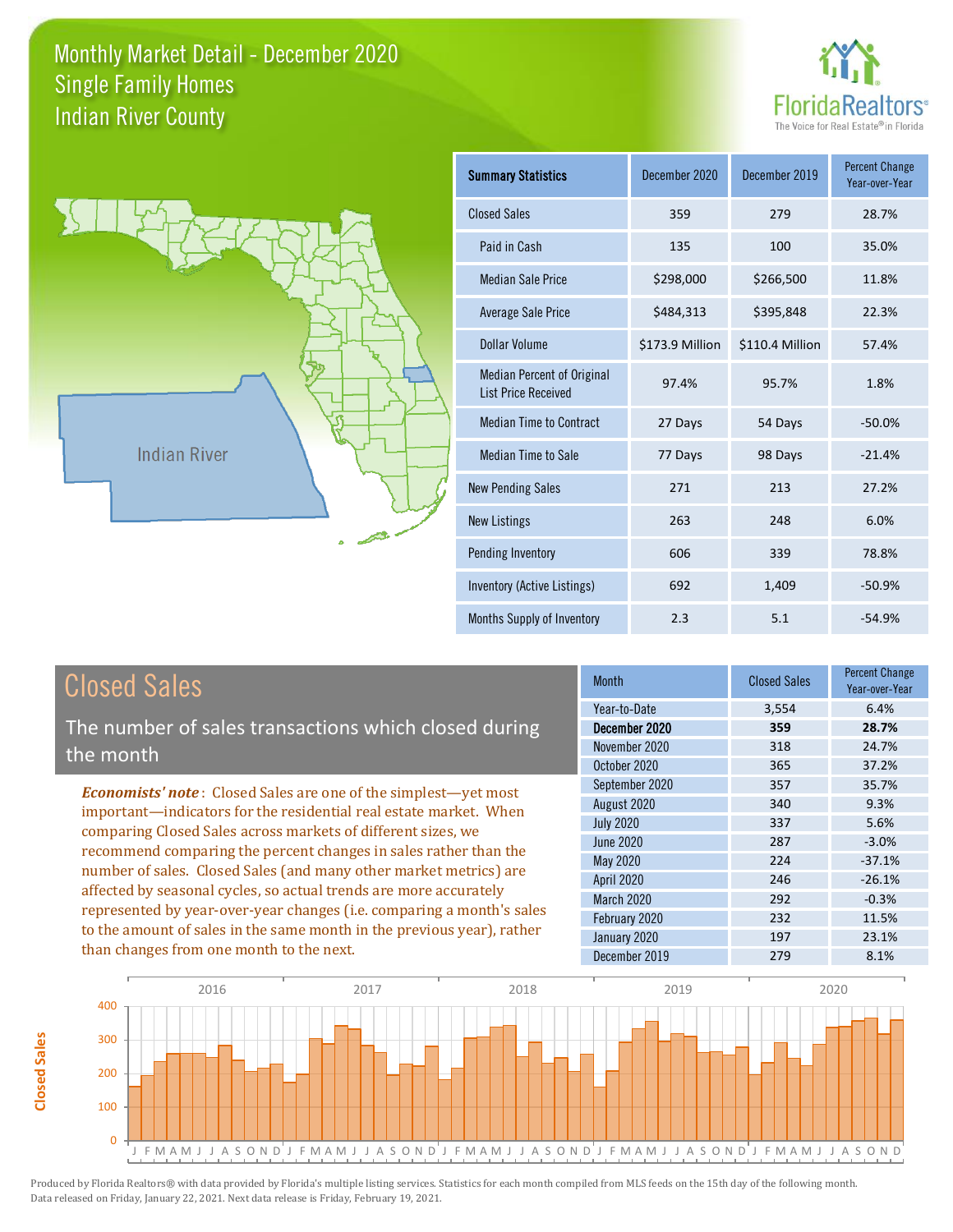this statistic should be interpreted with care.



101 12.2%

| <b>Cash Sales</b>                                                              | <b>Month</b>      | <b>Cash Sales</b> | <b>Percent Change</b><br>Year-over-Year |
|--------------------------------------------------------------------------------|-------------------|-------------------|-----------------------------------------|
|                                                                                | Year-to-Date      | 1,202             | $-4.1%$                                 |
| The number of Closed Sales during the month in which                           | December 2020     | 135               | 35.0%                                   |
| buyers exclusively paid in cash                                                | November 2020     | 111               | 22.0%                                   |
|                                                                                | October 2020      | 126               | 24.8%                                   |
|                                                                                | September 2020    | 81                | $-4.7%$                                 |
|                                                                                | August 2020       | 102               | $-15.0%$                                |
| <b>Economists' note:</b> Cash Sales can be a useful indicator of the extent to | <b>July 2020</b>  | 100               | $-11.5%$                                |
| which investors are participating in the market. Why? Investors are            | June 2020         | 94                | $-3.1%$                                 |
| far more likely to have the funds to purchase a home available up front,       | May 2020          | 70                | $-48.5%$                                |
| whereas the typical homebuyer requires a mortgage or some other                | <b>April 2020</b> | 85                | $-38.4%$                                |
| form of financing. There are, of course, many possible exceptions, so          | <b>March 2020</b> | 118               | 1.7%                                    |

February 2020



# Cash Sales as a Percentage of Closed Sales

The percentage of Closed Sales during the month which were Cash Sales

*Economists' note* : This statistic is simply another way of viewing Cash Sales. The remaining percentages of Closed Sales (i.e. those not paid fully in cash) each month involved some sort of financing, such as mortgages, owner/seller financing, assumed loans, etc.

| <b>Month</b>      | <b>Percent of Closed</b><br>Sales Paid in Cash | <b>Percent Change</b><br>Year-over-Year |
|-------------------|------------------------------------------------|-----------------------------------------|
| Year-to-Date      | 33.8%                                          | $-9.9%$                                 |
| December 2020     | 37.6%                                          | 5.0%                                    |
| November 2020     | 34.9%                                          | $-2.2%$                                 |
| October 2020      | 34.5%                                          | $-9.2%$                                 |
| September 2020    | 22.7%                                          | $-29.7%$                                |
| August 2020       | 30.0%                                          | $-22.3%$                                |
| <b>July 2020</b>  | 29.7%                                          | $-16.1%$                                |
| <b>June 2020</b>  | 32.8%                                          | 0.0%                                    |
| May 2020          | 31.3%                                          | $-18.1%$                                |
| <b>April 2020</b> | 34.6%                                          | $-16.4%$                                |
| March 2020        | 40.4%                                          | 2.0%                                    |
| February 2020     | 43.5%                                          | 0.5%                                    |
| January 2020      | 40.1%                                          | $-2.9%$                                 |
| December 2019     | 35.8%                                          | $-2.7%$                                 |

January 2020 79 19.7%

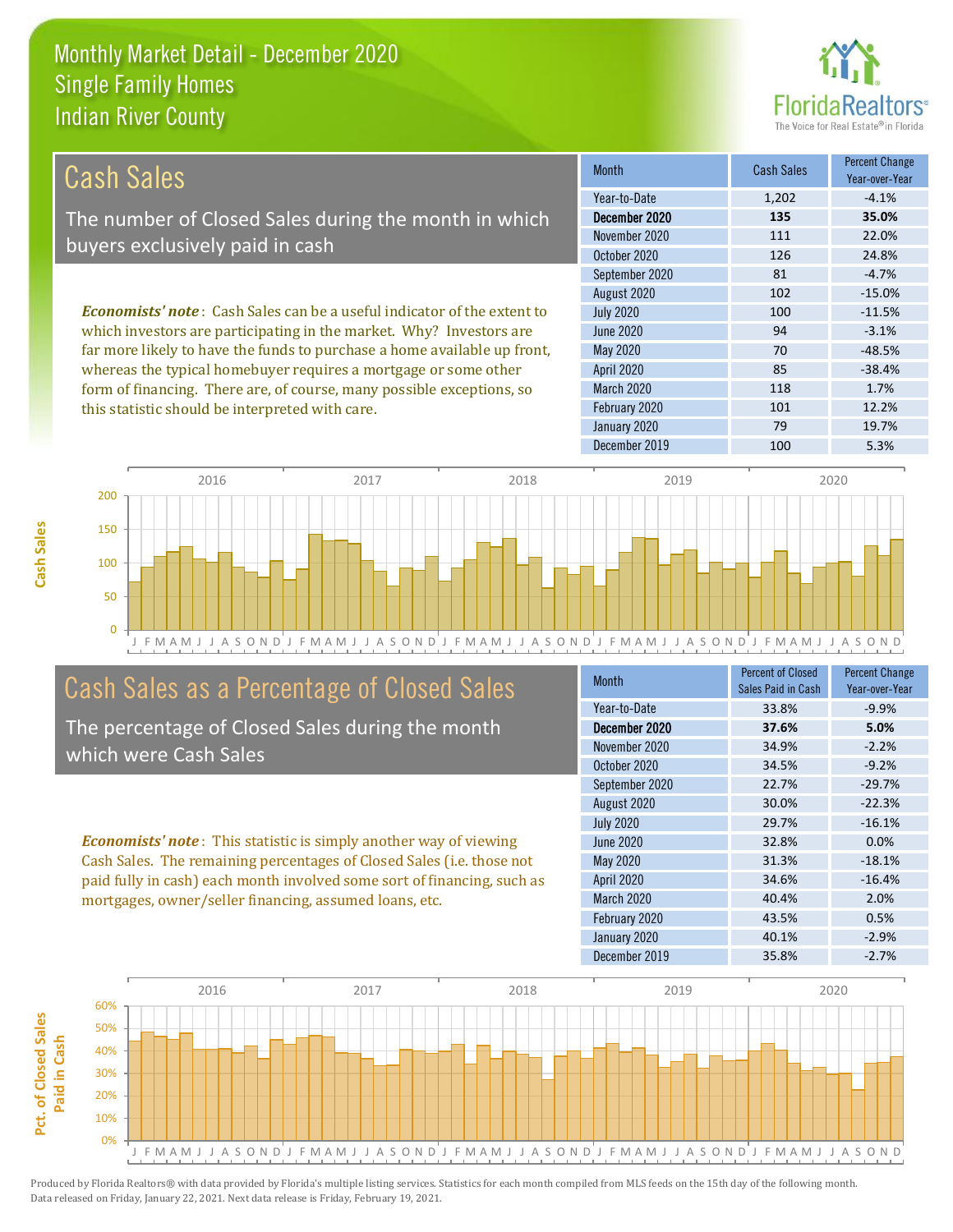

# Median Sale Price

The median sale price reported for the month (i.e. 50% of sales were above and 50% of sales were below)

*Economists' note* : Median Sale Price is our preferred summary statistic for price activity because, unlike Average Sale Price, Median Sale Price is not sensitive to high sale prices for small numbers of homes that may not be characteristic of the market area. Keep in mind that median price trends over time are not always solely caused by changes in the general value of local real estate. Median sale price only reflects the values of the homes that *sold* each month, and the mix of the types of homes that sell can change over time.

| <b>Month</b>      | <b>Median Sale Price</b> | <b>Percent Change</b><br>Year-over-Year |
|-------------------|--------------------------|-----------------------------------------|
| Year-to-Date      | \$270,000                | 8.0%                                    |
| December 2020     | \$298,000                | 11.8%                                   |
| November 2020     | \$282,075                | 13.1%                                   |
| October 2020      | \$275,990                | 11.9%                                   |
| September 2020    | \$265,000                | 3.9%                                    |
| August 2020       | \$265,000                | 8.2%                                    |
| <b>July 2020</b>  | \$257,221                | 2.9%                                    |
| <b>June 2020</b>  | \$265,000                | 6.0%                                    |
| May 2020          | \$267,500                | 2.3%                                    |
| <b>April 2020</b> | \$267,000                | 4.7%                                    |
| March 2020        | \$267,500                | 7.6%                                    |
| February 2020     | \$259,950                | 6.1%                                    |
| January 2020      | \$240,000                | 3.4%                                    |
| December 2019     | \$266,500                | 9.9%                                    |



### Average Sale Price

The average sale price reported for the month (i.e. total sales in dollars divided by the number of sales)

*Economists' note* : Usually, we prefer Median Sale Price over Average Sale Price as a summary statistic for home prices. However, Average Sale Price does have its uses—particularly when it is analyzed alongside the Median Sale Price. For one, the relative difference between the two statistics can provide some insight into the market for higher-end homes in an area.

| <b>Month</b>      | <b>Average Sale Price</b> | <b>Percent Change</b><br>Year-over-Year |
|-------------------|---------------------------|-----------------------------------------|
| Year-to-Date      | \$424,049                 | 18.9%                                   |
| December 2020     | \$484,313                 | 22.3%                                   |
| November 2020     | \$446,153                 | 22.5%                                   |
| October 2020      | \$388,560                 | 19.6%                                   |
| September 2020    | \$389,307                 | 18.8%                                   |
| August 2020       | \$385,760                 | 25.7%                                   |
| <b>July 2020</b>  | \$546,623                 | 60.3%                                   |
| <b>June 2020</b>  | \$355,729                 | $-2.0%$                                 |
| May 2020          | \$371,338                 | $-4.2%$                                 |
| <b>April 2020</b> | \$412,348                 | 8.8%                                    |
| March 2020        | \$435,756                 | 20.4%                                   |
| February 2020     | \$385,431                 | 10.7%                                   |
| January 2020      | \$465,870                 | 22.9%                                   |
| December 2019     | \$395,848                 | 5.2%                                    |



**Average Sale Price**

**Average Sale Price**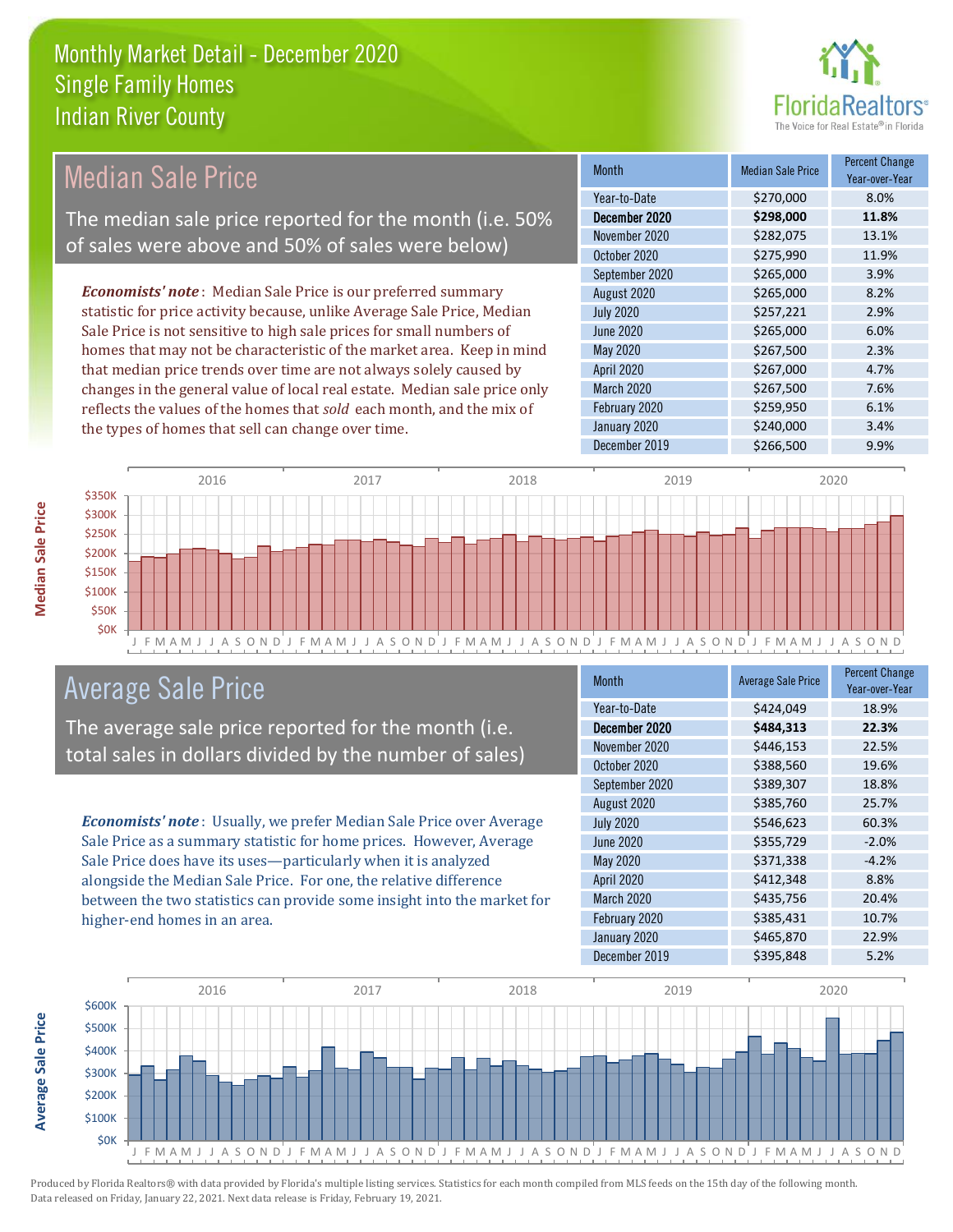

#### **Ollar Volume**

The sum of the sale prices for all sales which closed during the month

*Economists' note* : Dollar Volume is simply the sum of all sale prices in a given time period, and can quickly be calculated by multiplying Closed Sales by Average Sale Price. It is a strong indicator of the health of the real estate industry in a market, and is of particular interest to real estate professionals, investors, analysts, and government agencies. Potential home sellers and home buyers, on the other hand, will likely be better served by paying attention to trends in the two components of Dollar Volume (i.e. sales and prices) individually.

| <b>Month</b>      | Dollar Volume   | <b>Percent Change</b><br>Year-over-Year |
|-------------------|-----------------|-----------------------------------------|
| Year-to-Date      | \$1.5 Billion   | 26.6%                                   |
| December 2020     | \$173.9 Million | 57.4%                                   |
| November 2020     | \$141.9 Million | 52.7%                                   |
| October 2020      | \$141.8 Million | 64.1%                                   |
| September 2020    | \$139.0 Million | 61.2%                                   |
| August 2020       | \$131.2 Million | 37.4%                                   |
| <b>July 2020</b>  | \$184.2 Million | 69.4%                                   |
| <b>June 2020</b>  | \$102.1 Million | $-5.0%$                                 |
| May 2020          | \$83.2 Million  | $-39.7%$                                |
| <b>April 2020</b> | \$101.4 Million | $-19.6%$                                |
| March 2020        | \$127.2 Million | 20.0%                                   |
| February 2020     | \$89.4 Million  | 23.5%                                   |
| January 2020      | \$91.8 Million  | 51.3%                                   |
| December 2019     | \$110.4 Million | 13.8%                                   |



# Median Percent of Original List Price Received

The median of the sale price (as a percentage of the original list price) across all properties selling during the month

*Economists' note* : The Median Percent of Original List Price Received is useful as an indicator of market recovery, since it typically rises as buyers realize that the market may be moving away from them and they need to match the selling price (or better it) in order to get a contract on the house. This is usually the last measure to indicate a market has shifted from down to up, so it is what we would call a *lagging* indicator.

| <b>Month</b>      | Med. Pct. of Orig.<br><b>List Price Received</b> | <b>Percent Change</b><br>Year-over-Year |
|-------------------|--------------------------------------------------|-----------------------------------------|
| Year-to-Date      | 96.5%                                            | 1.3%                                    |
| December 2020     | 97.4%                                            | 1.8%                                    |
| November 2020     | 97.9%                                            | 2.0%                                    |
| October 2020      | 97.1%                                            | 1.6%                                    |
| September 2020    | 97.3%                                            | 1.6%                                    |
| August 2020       | 96.7%                                            | 1.6%                                    |
| <b>July 2020</b>  | 96.0%                                            | 0.3%                                    |
| <b>June 2020</b>  | 95.5%                                            | $-0.2%$                                 |
| May 2020          | 95.8%                                            | 0.8%                                    |
| <b>April 2020</b> | 95.8%                                            | 1.6%                                    |
| <b>March 2020</b> | 95.0%                                            | 0.6%                                    |
| February 2020     | 95.9%                                            | 0.0%                                    |
| January 2020      | 95.2%                                            | 2.1%                                    |
| December 2019     | 95.7%                                            | 0.7%                                    |

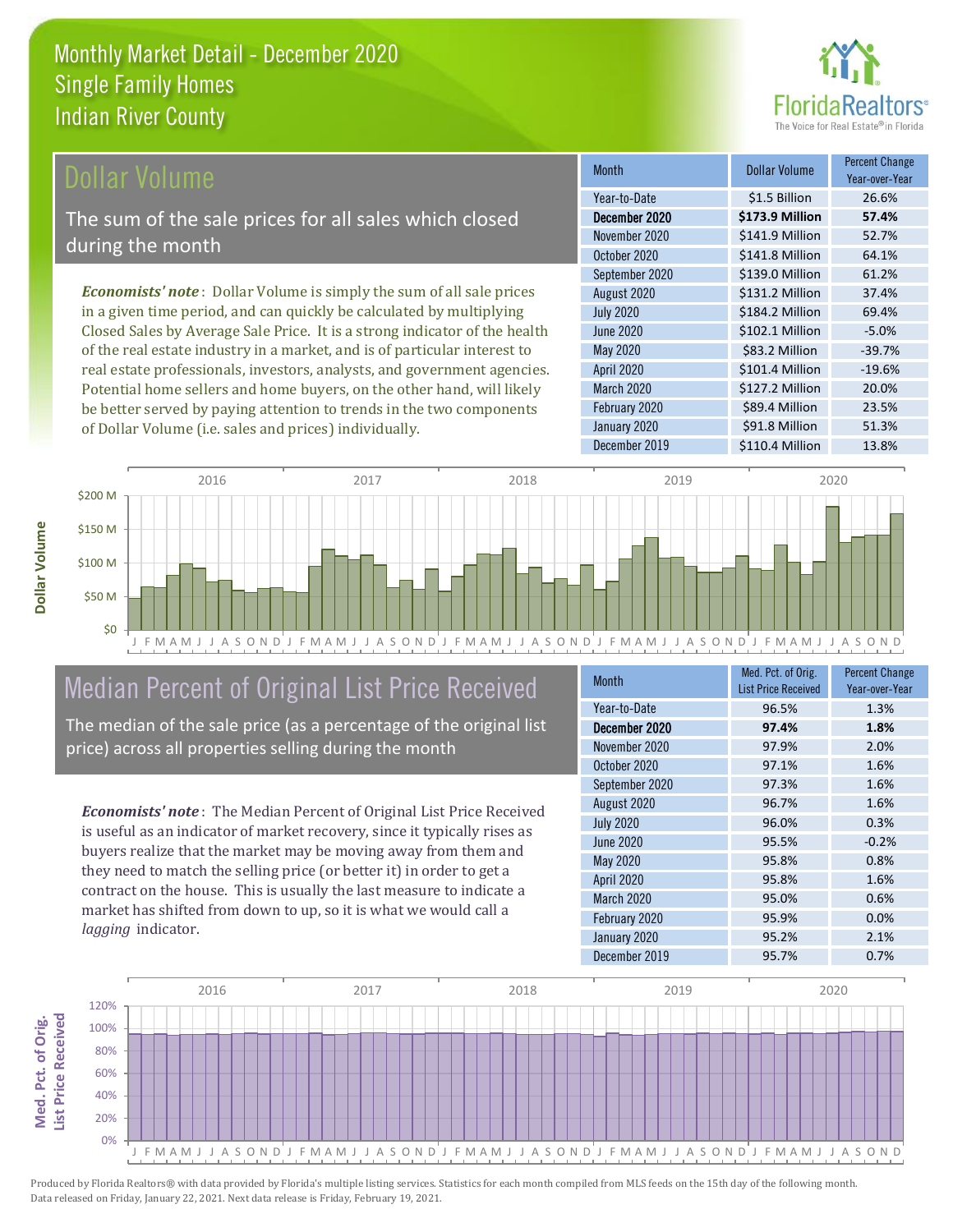

# **Median Time to Contract**

The median number of days between the listing date and contract date for all Closed Sales during the month

*Economists' note* : Like Time to Sale, Time to Contract is a measure of the length of the home selling process calculated for sales which closed during the month. The difference is that Time to Contract measures the number of days between the initial listing of a property and the signing of the contract which eventually led to the closing of the sale. When the gap between Median Time to Contract and Median Time to Sale grows, it is usually a sign of longer closing times and/or declining numbers of cash sales.

| <b>Month</b>      | Median Time to<br>Contract | <b>Percent Change</b><br>Year-over-Year |
|-------------------|----------------------------|-----------------------------------------|
| Year-to-Date      | 45 Days                    | $-23.7%$                                |
| December 2020     | 27 Days                    | $-50.0%$                                |
| November 2020     | 28 Days                    | $-46.2%$                                |
| October 2020      | 37 Days                    | $-39.3%$                                |
| September 2020    | 41 Days                    | $-30.5%$                                |
| August 2020       | 52 Days                    | $-13.3%$                                |
| <b>July 2020</b>  | 73 Days                    | 9.0%                                    |
| <b>June 2020</b>  | 61 Days                    | 19.6%                                   |
| May 2020          | 42 Days                    | $-19.2%$                                |
| <b>April 2020</b> | 36 Days                    | $-39.0%$                                |
| March 2020        | 58 Days                    | $-3.3%$                                 |
| February 2020     | 59 Days                    | 0.0%                                    |
| January 2020      | 66 Days                    | $-17.5%$                                |
| December 2019     | 54 Days                    | 14.9%                                   |



# Median Time to Sale

**Median Time to** 

**Median Time to** 

The median number of days between the listing date and closing date for all Closed Sales during the month

*Economists' note* : Time to Sale is a measure of the length of the home selling process, calculated as the number of days between the initial listing of a property and the closing of the sale. *Median* Time to Sale is the amount of time the "middle" property selling this month was on the market. That is, 50% of homes selling this month took *less* time to sell, and 50% of homes took *more* time to sell. Median Time to Sale gives a more accurate picture than Average Time to Sale, which can be skewed upward by small numbers of properties taking an abnormally long time to sell.

| <b>Month</b>      | <b>Median Time to Sale</b> | <b>Percent Change</b><br>Year-over-Year |
|-------------------|----------------------------|-----------------------------------------|
| Year-to-Date      | 93 Days                    | $-7.9%$                                 |
| December 2020     | 77 Days                    | $-21.4%$                                |
| November 2020     | 69 Days                    | $-31.0%$                                |
| October 2020      | 88 Days                    | $-13.7%$                                |
| September 2020    | 90 Days                    | $-9.1%$                                 |
| August 2020       | 104 Days                   | 6.1%                                    |
| <b>July 2020</b>  | 119 Days                   | 11.2%                                   |
| June 2020         | 103 Days                   | 7.3%                                    |
| May 2020          | 90 Days                    | $-5.3%$                                 |
| <b>April 2020</b> | 89 Days                    | $-10.1%$                                |
| <b>March 2020</b> | 104 Days                   | 5.1%                                    |
| February 2020     | 99 Days                    | 1.0%                                    |
| January 2020      | 105 Days                   | $-19.2%$                                |
| December 2019     | 98 Days                    | 5.4%                                    |

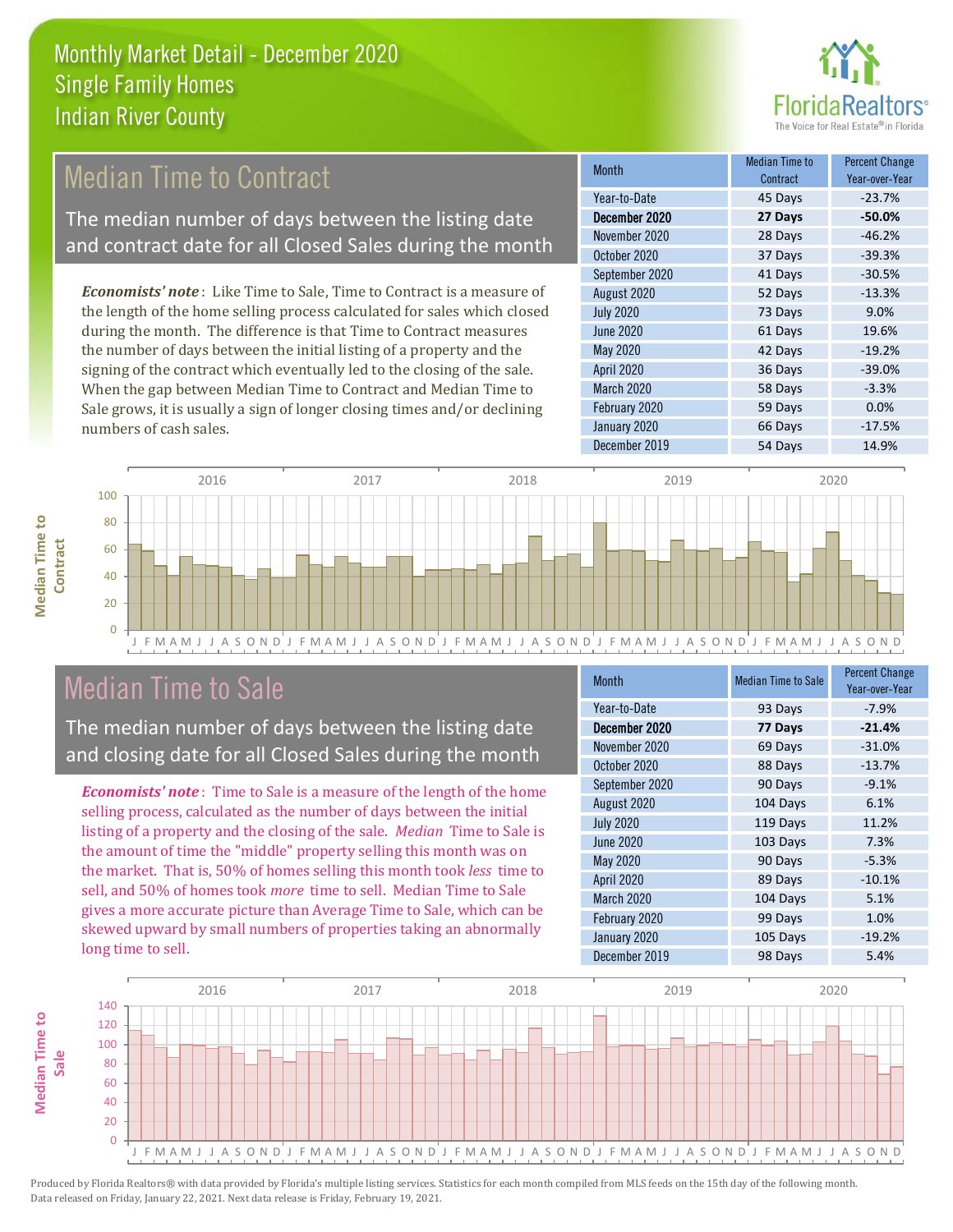

| New Pending Sales                                                              | <b>Month</b>      | <b>New Pending Sales</b> | <b>Percent Change</b><br>Year-over-Year |
|--------------------------------------------------------------------------------|-------------------|--------------------------|-----------------------------------------|
|                                                                                | Year-to-Date      | 4.076                    | 11.4%                                   |
| The number of listed properties that went under                                | December 2020     | 271                      | 27.2%                                   |
| contract during the month                                                      | November 2020     | 320                      | 24.5%                                   |
|                                                                                | October 2020      | 399                      | 28.7%                                   |
|                                                                                | September 2020    | 368                      | 51.4%                                   |
| <b>Economists' note</b> : Because of the typical length of time it takes for a | August 2020       | 417                      | 35.4%                                   |
| sale to close, economists consider Pending Sales to be a decent                | <b>July 2020</b>  | 377                      | 15.3%                                   |
| indicator of potential future Closed Sales. It is important to bear in         | June 2020         | 403                      | 38.0%                                   |
| mind, however, that not all Pending Sales will be closed successfully.         | May 2020          | 386                      | $-1.0%$                                 |
| So, the effectiveness of Pending Sales as a future indicator of Closed         | <b>April 2020</b> | 184                      | $-49.9%$                                |

J F M A M J J A S O N D J F M A M J J A S O N D J F M A M J J A S O N D J F M A M J J A S O N D J F M A M J J A S O N D  $\overline{0}$ 100 200 300 400 500 2016 2017 2018 2019 2020

# New Listings

distressed properties for sale.

The number of properties put onto the market during the month

Sales is susceptible to changes in market conditions such as the availability of financing for homebuyers and the inventory of

*Economists' note* : New Listings tend to rise in delayed response to increasing prices, so they are often seen as a lagging indicator of market health. As prices rise, potential sellers raise their estimations of value—and in the most recent cycle, rising prices have freed up many potential sellers who were previously underwater on their mortgages. Note that in our calculations, we take care to not include properties that were recently taken off the market and quickly relisted, since these are not really *new* listings.

| <b>Month</b>      | <b>New Listings</b> | <b>Percent Change</b><br>Year-over-Year |
|-------------------|---------------------|-----------------------------------------|
| Year-to-Date      | 4,250               | $-2.3%$                                 |
| December 2020     | 263                 | 6.0%                                    |
| November 2020     | 298                 | $-19.9%$                                |
| October 2020      | 356                 | $-11.4%$                                |
| September 2020    | 358                 | 35.6%                                   |
| August 2020       | 321                 | 10.7%                                   |
| <b>July 2020</b>  | 327                 | $-15.1%$                                |
| <b>June 2020</b>  | 368                 | 21.1%                                   |
| May 2020          | 518                 | 36.3%                                   |
| <b>April 2020</b> | 298                 | $-24.6%$                                |
| March 2020        | 350                 | $-16.1%$                                |
| February 2020     | 359                 | $-13.3%$                                |
| January 2020      | 434                 | $-9.4%$                                 |
| December 2019     | 248                 | $-6.4%$                                 |

March 2020 277 -22.8% February 2020 356 356 18.7% January 2020 318 318 8.5% December 2019 213 36.5%



Produced by Florida Realtors® with data provided by Florida's multiple listing services. Statistics for each month compiled from MLS feeds on the 15th day of the following month. Data released on Friday, January 22, 2021. Next data release is Friday, February 19, 2021.

**New Listings**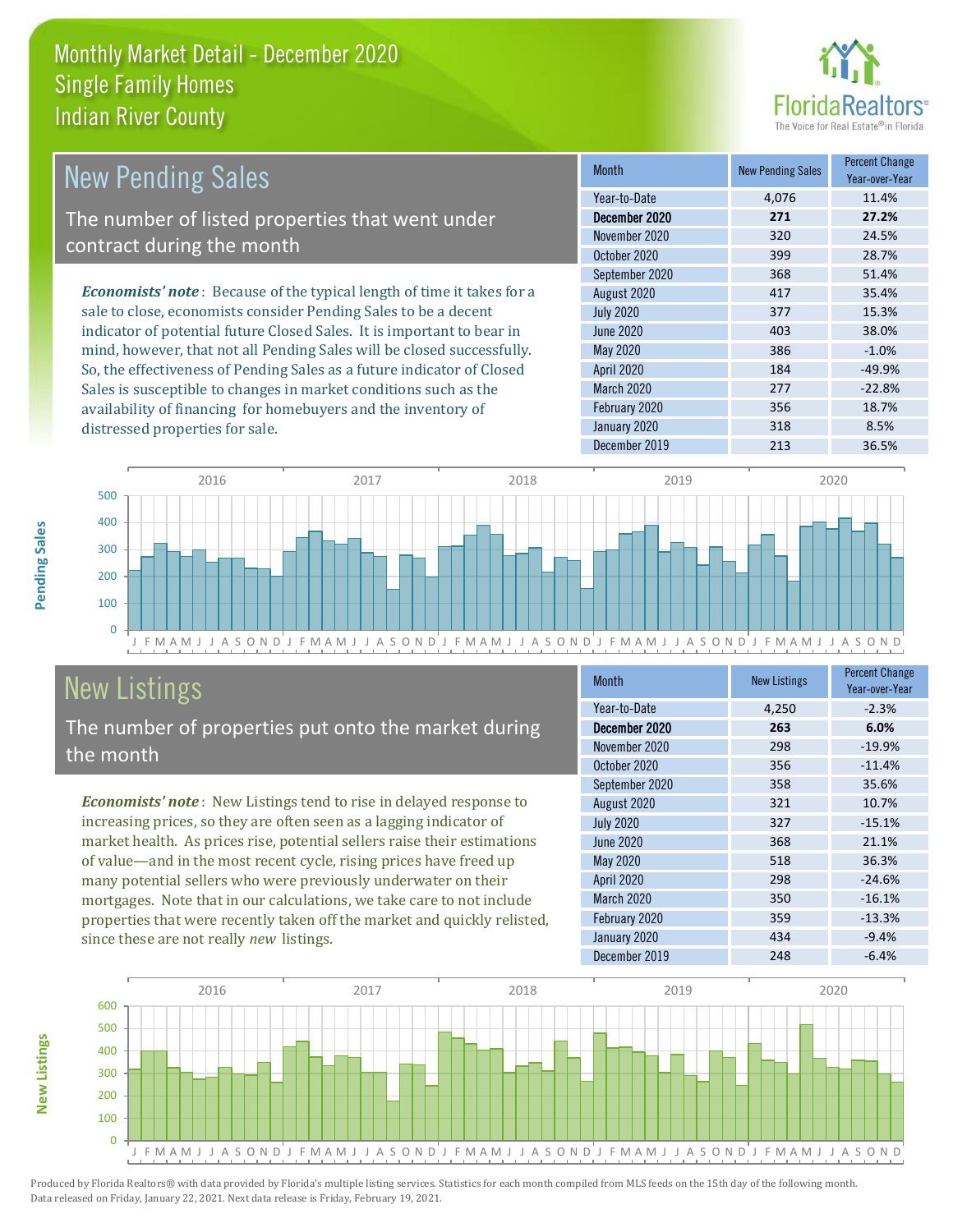

# Inventory (Active Listings)

The number of property listings active at the end of the month

*Economists' note* : There are a number of ways to define and calculate Inventory. Our method is to simply count the number of active listings on the last day of the month, and hold this number to compare with the same month the following year. Inventory rises when New Listings are outpacing the number of listings that go off-market (regardless of whether they actually sell). Likewise, it falls when New Listings aren't keeping up with the rate at which homes are going off-market.

| <b>Month</b>             | Inventory | <b>Percent Change</b><br>Year-over-Year |
|--------------------------|-----------|-----------------------------------------|
| <b>YTD (Monthly Avg)</b> | 1,105     | $-25.1%$                                |
| December 2020            | 692       | $-50.9%$                                |
| November 2020            | 733       | $-47.2%$                                |
| October 2020             | 774       | $-43.8%$                                |
| September 2020           | 845       | $-33.4%$                                |
| August 2020              | 885       | $-32.9%$                                |
| <b>July 2020</b>         | 1,052     | $-25.1%$                                |
| <b>June 2020</b>         | 1,151     | $-17.3%$                                |
| May 2020                 | 1,468     | $-2.2%$                                 |
| <b>April 2020</b>        | 1,438     | $-9.5%$                                 |
| March 2020               | 1,436     | $-12.4%$                                |
| February 2020            | 1,383     | $-21.2%$                                |
| January 2020             | 1,405     | $-15.4%$                                |
| December 2019            | 1,409     | $-5.8%$                                 |



# Months Supply of Inventory

An estimate of the number of months it will take to deplete the current Inventory given recent sales rates

*Economists' note* : MSI is a useful indicator of market conditions. The benchmark for a balanced market (favoring neither buyer nor seller) is 5.5 months of inventory. Anything higher is traditionally a buyers' market, and anything lower is a sellers' market. There is no single accepted way of calculating MSI. A common method is to divide current Inventory by the most recent month's Closed Sales count, but this count is a usually poor predictor of future Closed Sales due to seasonal cycles. To eliminate seasonal effects, we use the 12-month average of monthly Closed Sales instead.

| <b>Month</b>             | <b>Months Supply</b> | <b>Percent Change</b><br>Year-over-Year |
|--------------------------|----------------------|-----------------------------------------|
| <b>YTD (Monthly Avg)</b> | 4.0                  | $-27.3%$                                |
| December 2020            | 2.3                  | $-54.9%$                                |
| November 2020            | 2.5                  | $-50.0%$                                |
| October 2020             | 2.7                  | $-46.0%$                                |
| September 2020           | 3.1                  | $-34.0%$                                |
| August 2020              | 3.3                  | $-32.7%$                                |
| <b>July 2020</b>         | 4.0                  | $-24.5%$                                |
| <b>June 2020</b>         | 4.4                  | $-17.0%$                                |
| <b>May 2020</b>          | 5.5                  | $-3.5%$                                 |
| <b>April 2020</b>        | 5.2                  | $-13.3%$                                |
| <b>March 2020</b>        | 5.1                  | $-19.0%$                                |
| February 2020            | 4.9                  | $-26.9%$                                |
| January 2020             | 5.0                  | $-20.6%$                                |
| December 2019            | 5.1                  | $-8.9%$                                 |

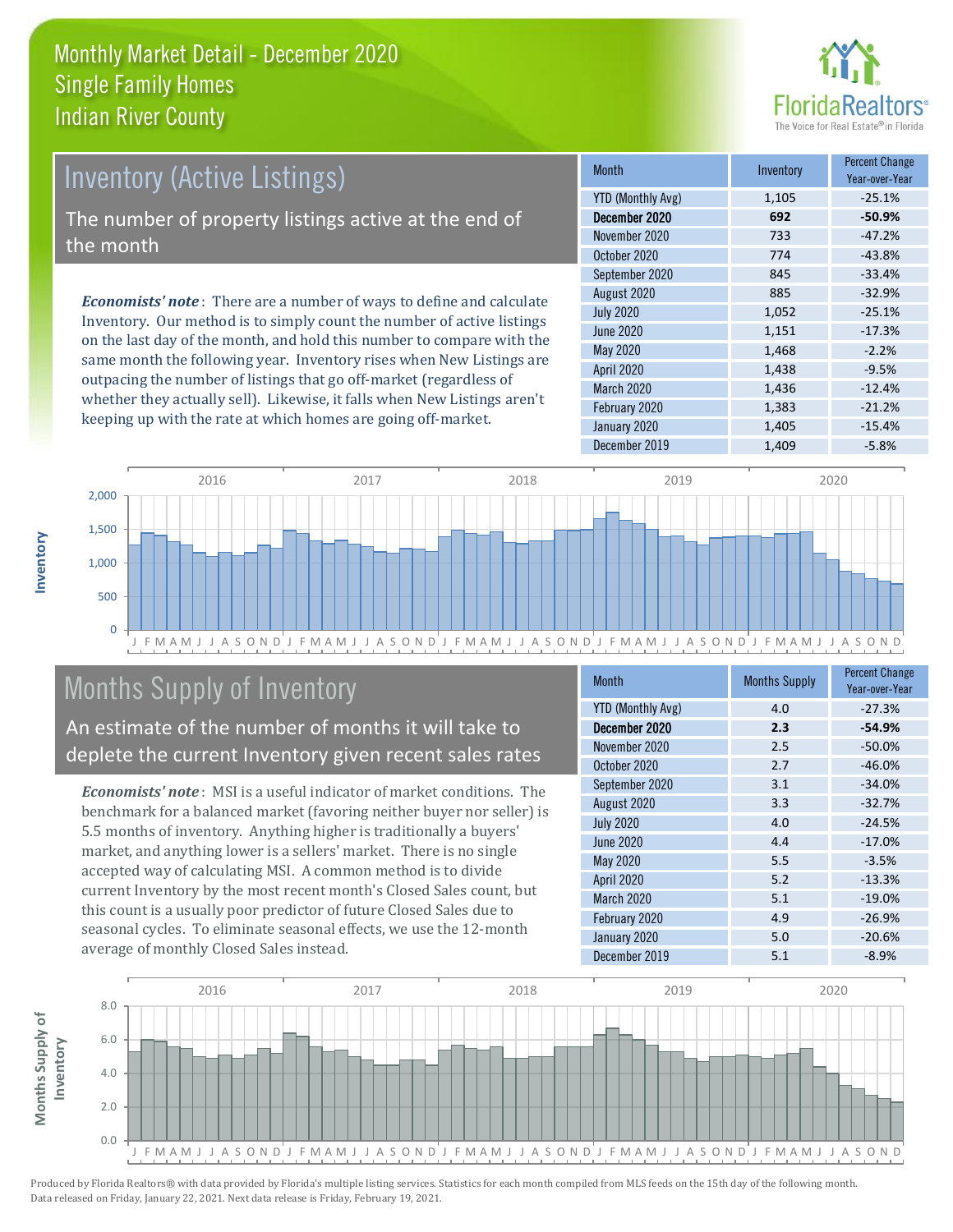

#### *Economists' note:* Closed Sales are one of the simplest—yet most important—indicators for the residential real estate market. When comparing Closed Sales across markets of different sizes, we recommend comparing the percent changes in sales rather than the number of sales. Closed Sales (and many other market metrics) are affected by seasonal cycles, so actual trends are more accurately represented by year-over-year changes (i.e. comparing a month's sales to the amount of sales in the same month in the previous year), rather than changes from one month to the next. \$1,000,000 or more 27 80.0% \$250,000 - \$299,999 52 20.9% \$300,000 - \$399,999 70 25.0% \$400,000 - \$599,999 41 86.4% \$600,000 - \$999,999 40 122.2% \$150,000 - \$199,999 52 33.3% \$200,000 - \$249,999 64 0.0%  $$100,000 - $149,999$  11 -35.3% Sale Price Closed Sales Percent Change Year-over-Year Less than \$50,000 0 0 N/A  $$50.000 - $99.999$  2 -60.0% Closed Sales by Sale Price The number of sales transactions which closed during the month



### Median Time to Contract by Sale Price The median number of days between the listing date and contract date for all Closed Sales during the month

*Economists' note* : Like Time to Sale, Time to Contract is a measure of the length of the home selling process calculated for sales which closed during the month. The difference is that Time to Contract measures the number of days between the initial listing of a property and the signing of the contract which eventually led to the closing of the sale. When the gap between Median Time to Contract and Median Time to Sale grows, it is usually a sign of longer closing times and/or declining numbers of cash sales.

| <b>Sale Price</b>     | <b>Median Time to</b><br>Contract | <b>Percent Change</b><br>Year-over-Year |
|-----------------------|-----------------------------------|-----------------------------------------|
| Less than \$50,000    | (No Sales)                        | N/A                                     |
| $$50,000 - $99,999$   | 8 Days                            | $-52.9%$                                |
| $$100,000 - $149,999$ | 31 Days                           | $-3.1%$                                 |
| $$150,000 - $199,999$ | 28 Days                           | $-3.4%$                                 |
| \$200,000 - \$249,999 | 18 Days                           | $-64.0%$                                |
| \$250,000 - \$299,999 | 23 Days                           | $-32.4%$                                |
| \$300,000 - \$399,999 | 24 Days                           | $-74.2%$                                |
| \$400,000 - \$599,999 | 57 Days                           | $-38.0%$                                |
| \$600,000 - \$999,999 | 43 Days                           | $-73.6%$                                |
| \$1,000,000 or more   | 281 Days                          | $-46.3%$                                |



**Closed Sales**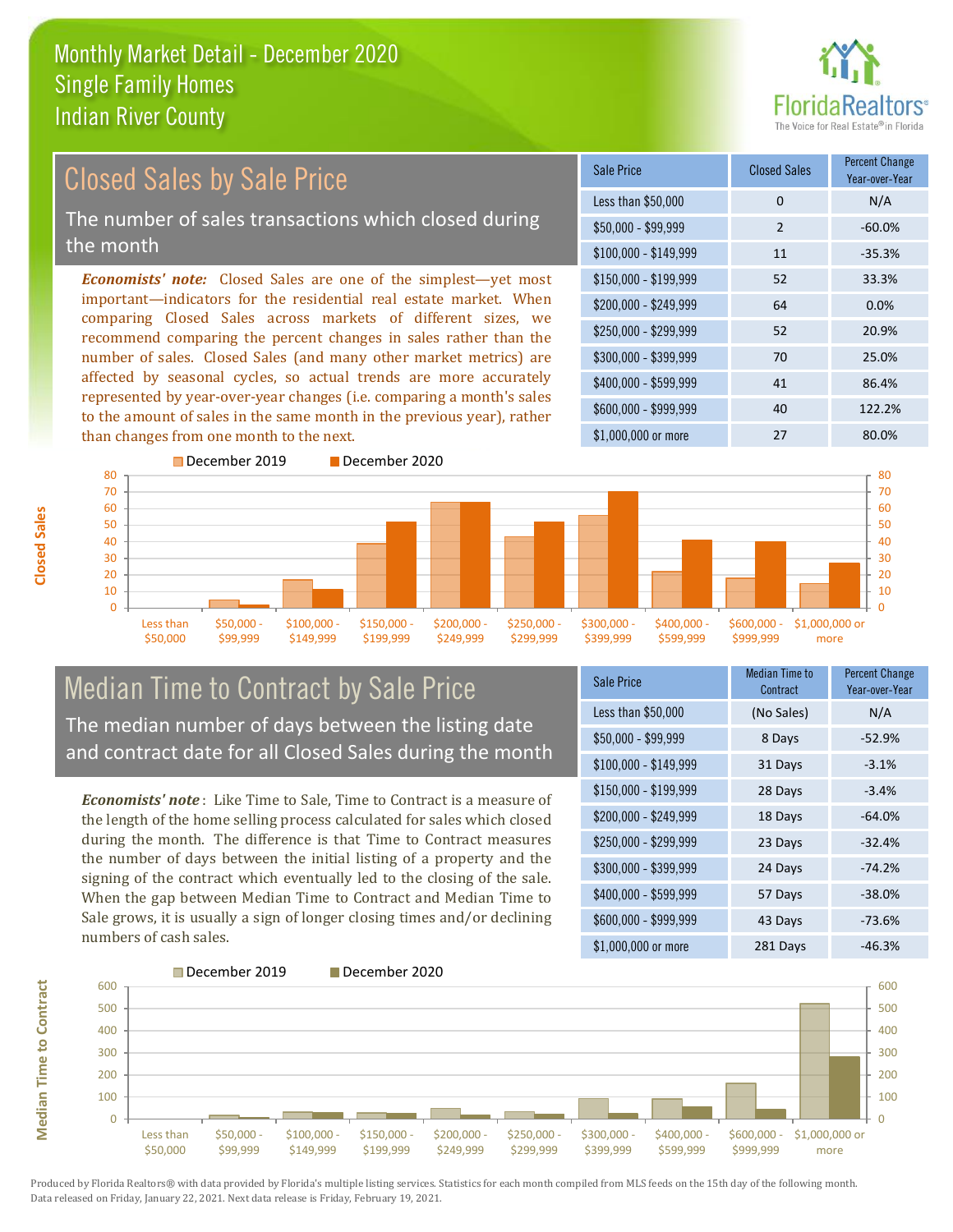

# New Listings by Initial Listing Price The number of properties put onto the market during

the month

*Economists' note:* New Listings tend to rise in delayed response to increasing prices, so they are often seen as a lagging indicator of market health. As prices rise, potential sellers raise their estimations of value—and in the most recent cycle, rising prices have freed up many potential sellers who were previously underwater on their mortgages. Note that in our calculations, we take care to not include properties that were recently taken off the market and quickly relisted, since these are not really *new* listings.

| <b>Initial Listing Price</b> | <b>New Listings</b> | <b>Percent Change</b><br>Year-over-Year |
|------------------------------|---------------------|-----------------------------------------|
| Less than \$50,000           | $\Omega$            | $-100.0%$                               |
| $$50,000 - $99,999$          | $\overline{2}$      | $-33.3%$                                |
| $$100,000 - $149,999$        | 2                   | $-75.0%$                                |
| $$150,000 - $199,999$        | 28                  | $-30.0%$                                |
| \$200,000 - \$249,999        | 45                  | 12.5%                                   |
| \$250,000 - \$299,999        | 62                  | 77.1%                                   |
| \$300,000 - \$399,999        | 45                  | $-27.4%$                                |
| \$400,000 - \$599,999        | 40                  | 90.5%                                   |
| \$600,000 - \$999,999        | 25                  | 25.0%                                   |
| \$1,000,000 or more          | 14                  | $-22.2%$                                |





#### Inventory by Current Listing Price The number of property listings active at the end of the month

*Economists' note* : There are a number of ways to define and calculate Inventory. Our method is to simply count the number of active listings on the last day of the month, and hold this number to compare with the same month the following year. Inventory rises when New Listings are outpacing the number of listings that go off-market (regardless of whether they actually sell). Likewise, it falls when New Listings aren't keeping up with the rate at which homes are going off-market.

| <b>Current Listing Price</b> | Inventory | <b>Percent Change</b><br>Year-over-Year |
|------------------------------|-----------|-----------------------------------------|
| Less than \$50,000           | 0         | $-100.0%$                               |
| $$50,000 - $99,999$          | 0         | $-100.0%$                               |
| $$100,000 - $149,999$        | 7         | $-77.4%$                                |
| $$150,000 - $199,999$        | 54        | $-59.1%$                                |
| \$200,000 - \$249,999        | 59        | $-67.8%$                                |
| \$250,000 - \$299,999        | 111       | $-40.0%$                                |
| \$300,000 - \$399,999        | 125       | $-45.7%$                                |
| \$400,000 - \$599,999        | 100       | $-51.0%$                                |
| \$600,000 - \$999,999        | 85        | $-55.0%$                                |
| \$1,000,000 or more          | 151       | $-39.4%$                                |



Produced by Florida Realtors® with data provided by Florida's multiple listing services. Statistics for each month compiled from MLS feeds on the 15th day of the following month. Data released on Friday, January 22, 2021. Next data release is Friday, February 19, 2021.

**Inventory**